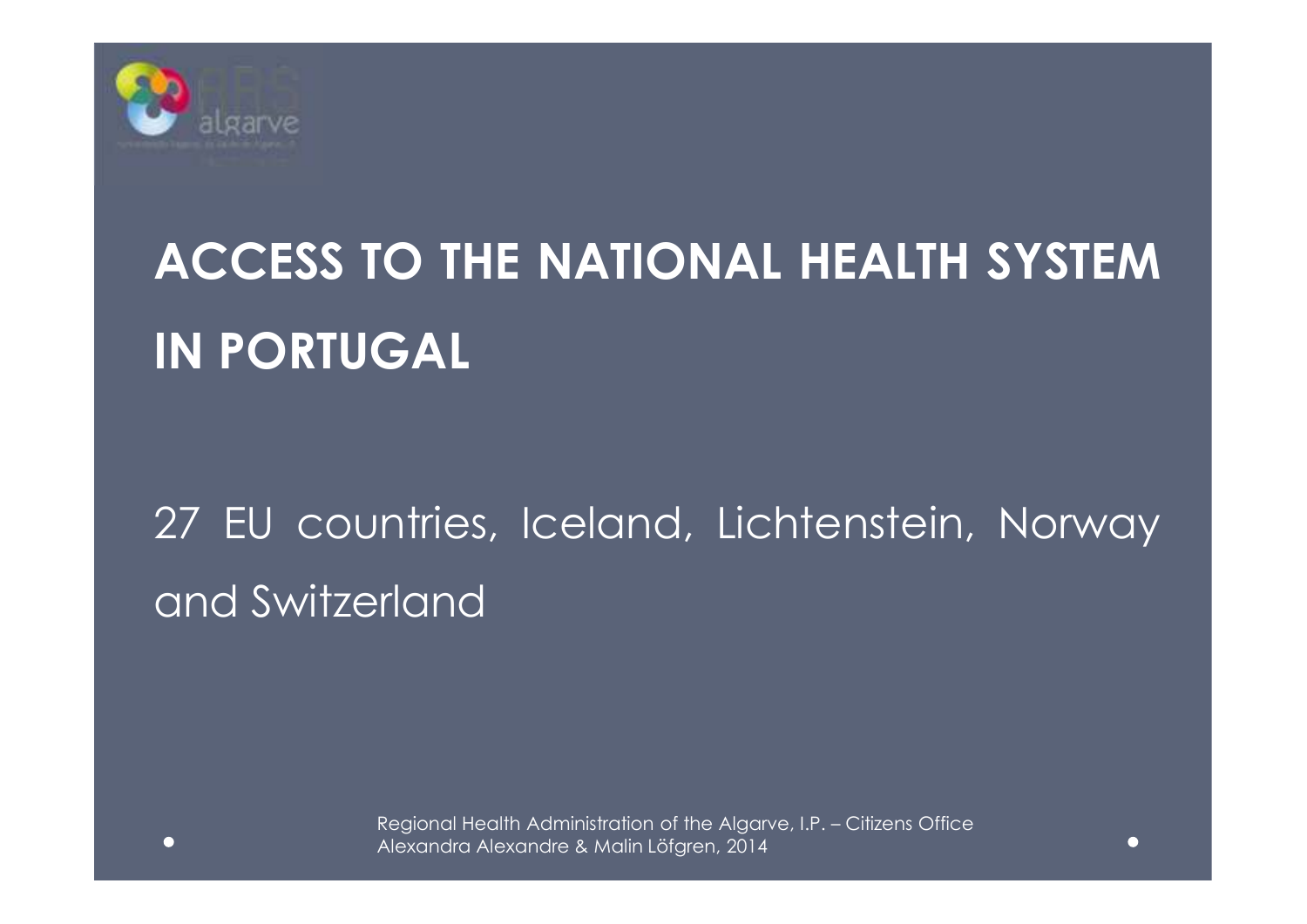

#### **AGENDA**

1) CITIZENS WITH HEALTH INSURANCE 1.1 NON RESIDENTS 1.2 RESIDENTS 2) CITIZENS WITHOUT HEALTH INSURANCE 2.1 NON-ACTIVE CITIZEN 2.2 EXCEPTIONS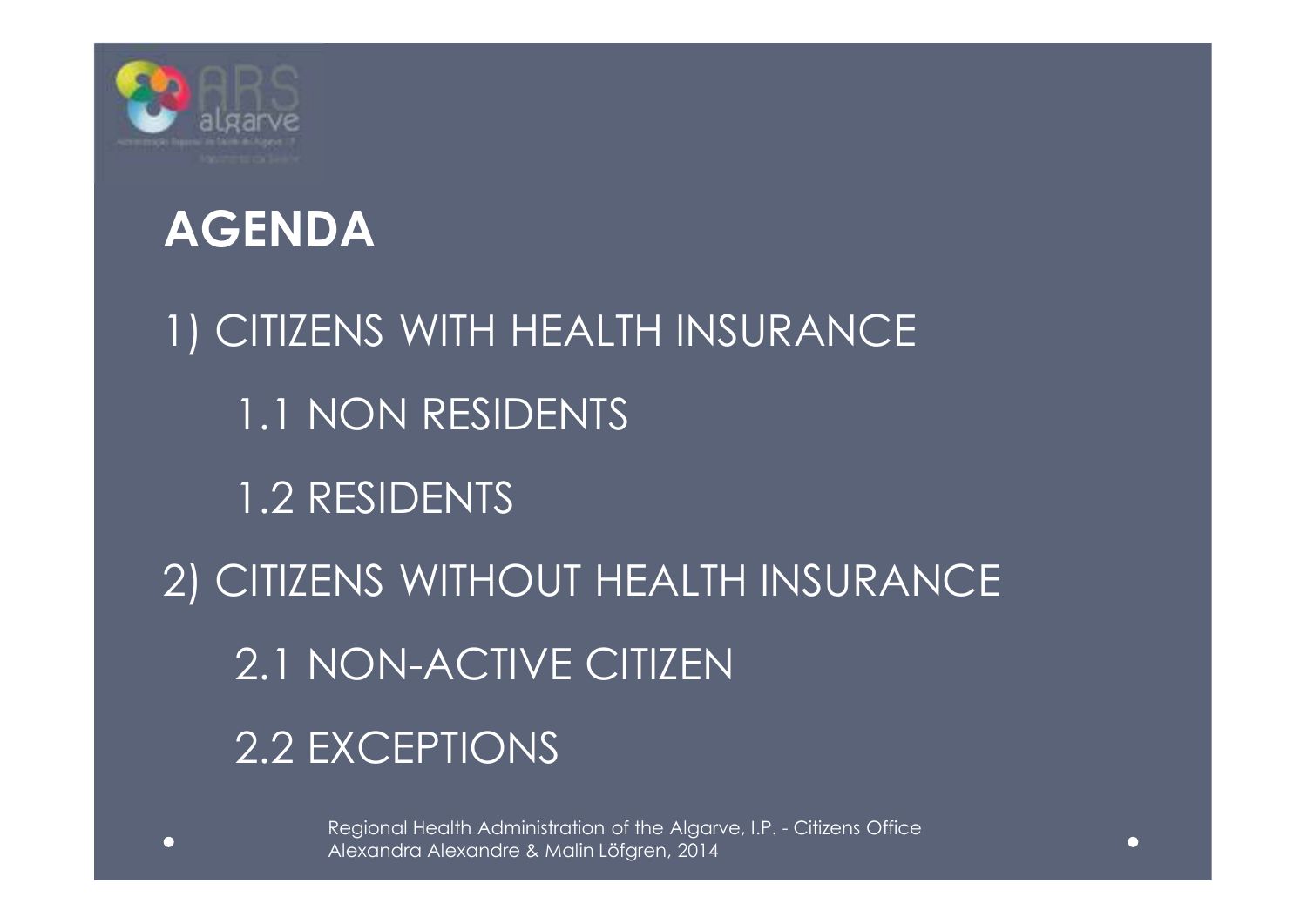

### **LAWS**



• Directive 2004/38/EC

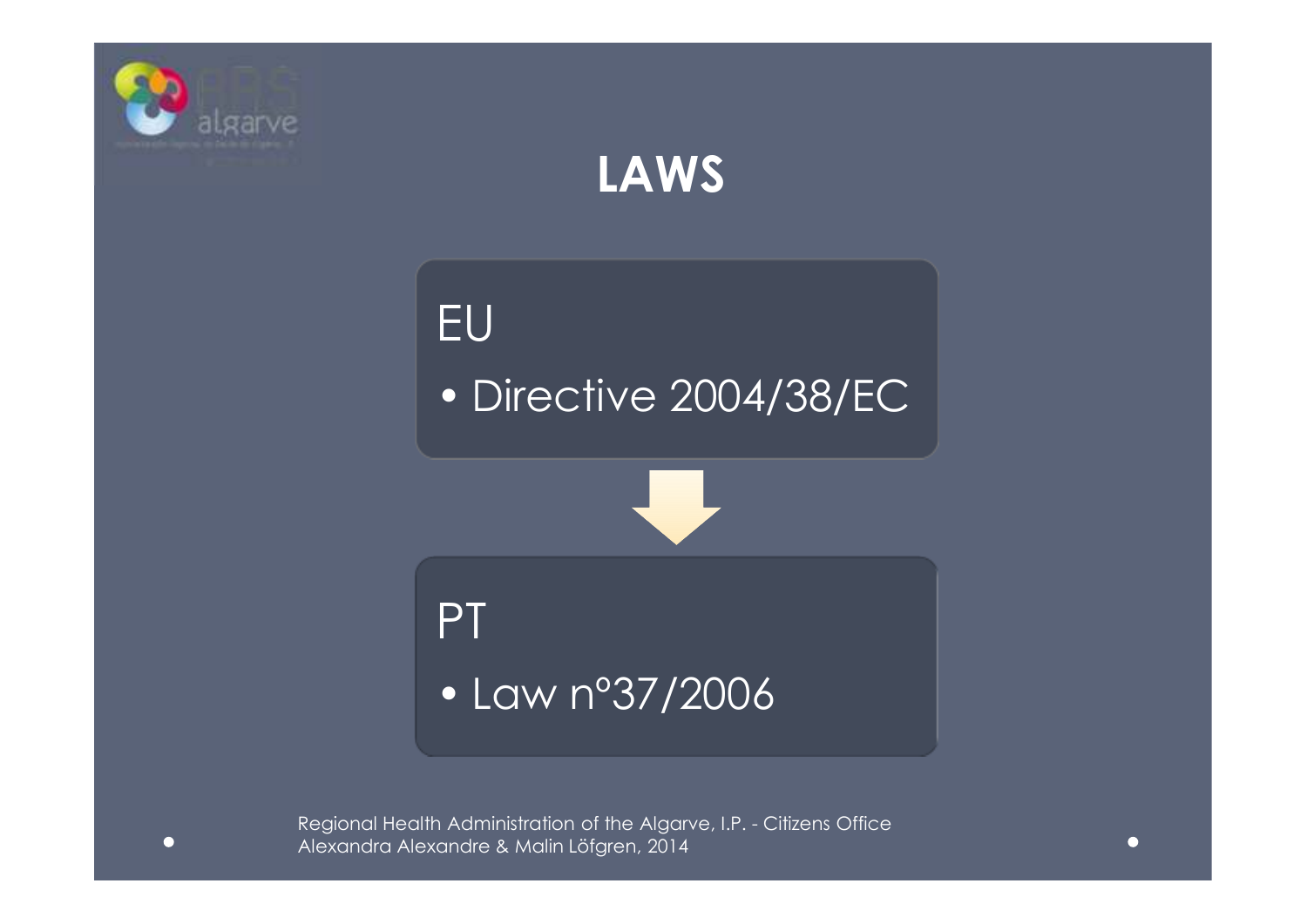

### **1) CITIZENS WITH HEALTH INSURANCE**

#### 1.1 NON RESIDENTS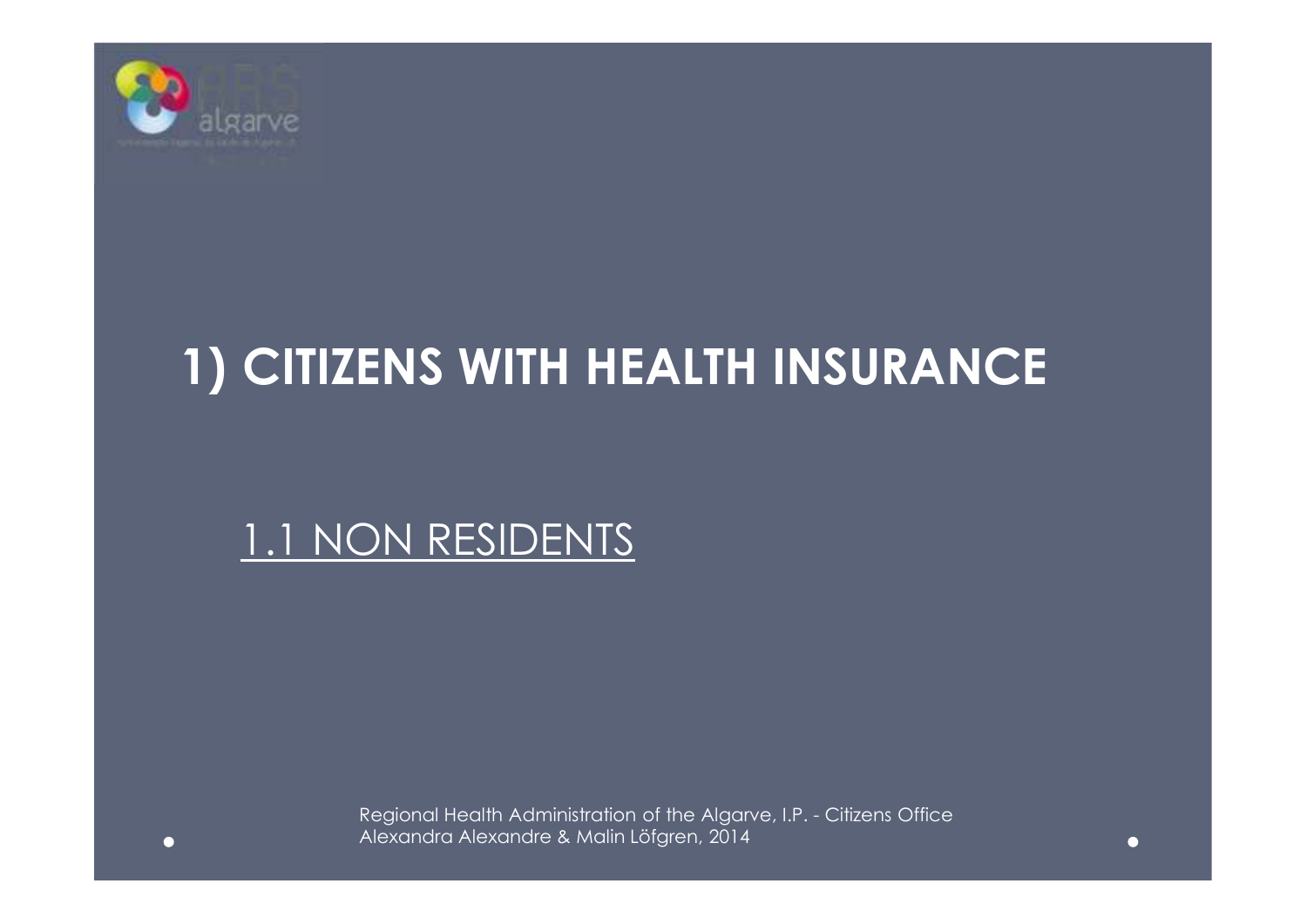

### **DIRECTIVE 2004/38/EC – ARTICLE Nº6**

Citizens from the European Union, Iceland, Lichtenstein, Norway and Switzerland have residence right in another Member State territory up till three months without any restrictions.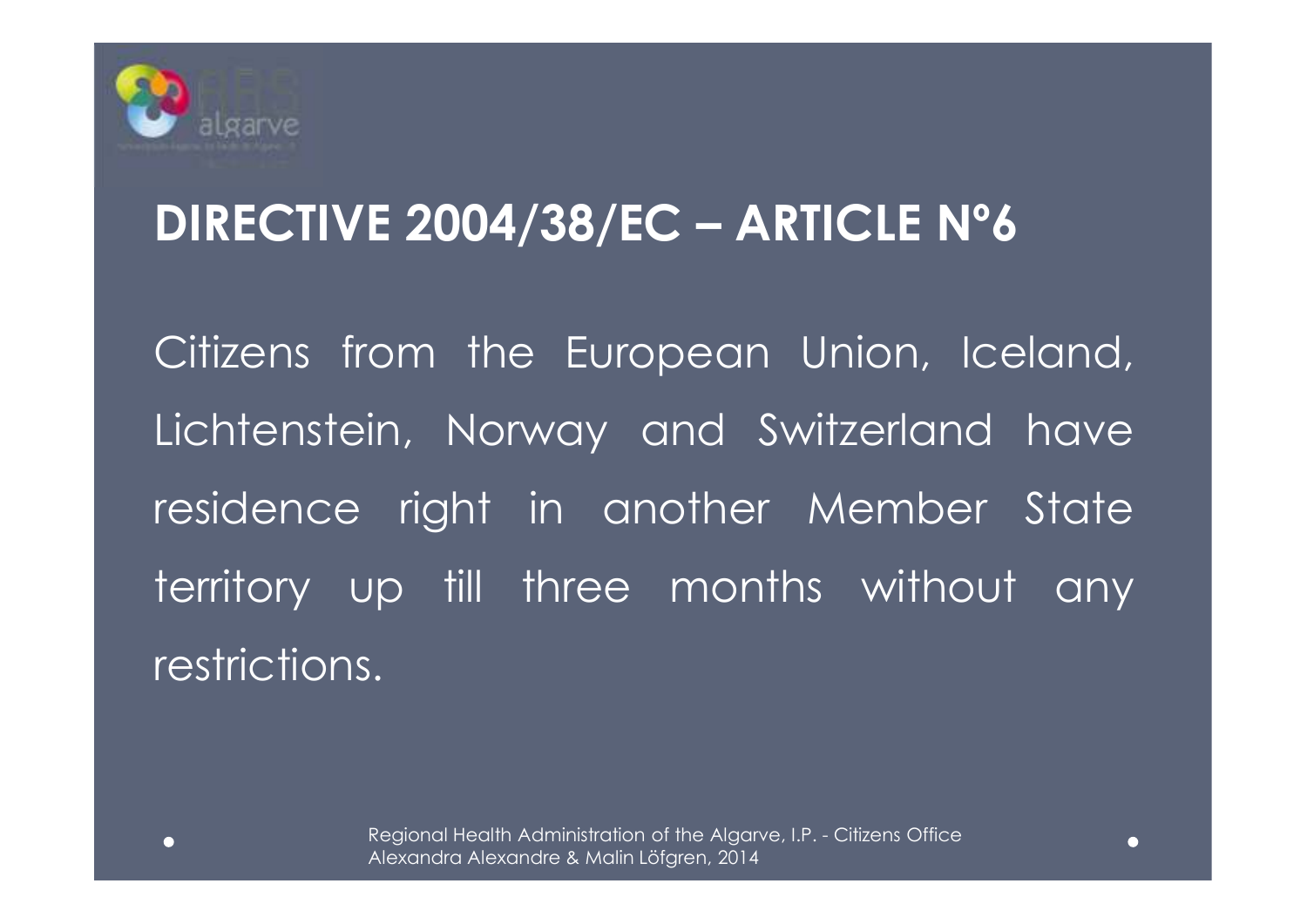

# **WHAT IS THE EUROPEAN HEALTH INSURANCE CARD - EHIC?**

<sup>A</sup> free card that gives you access to stateprovided healthcare, when necessary, during <sup>a</sup> temporary stay in any of the <sup>27</sup> EU countries, Iceland, Lichtenstein, Norway and Switzerland.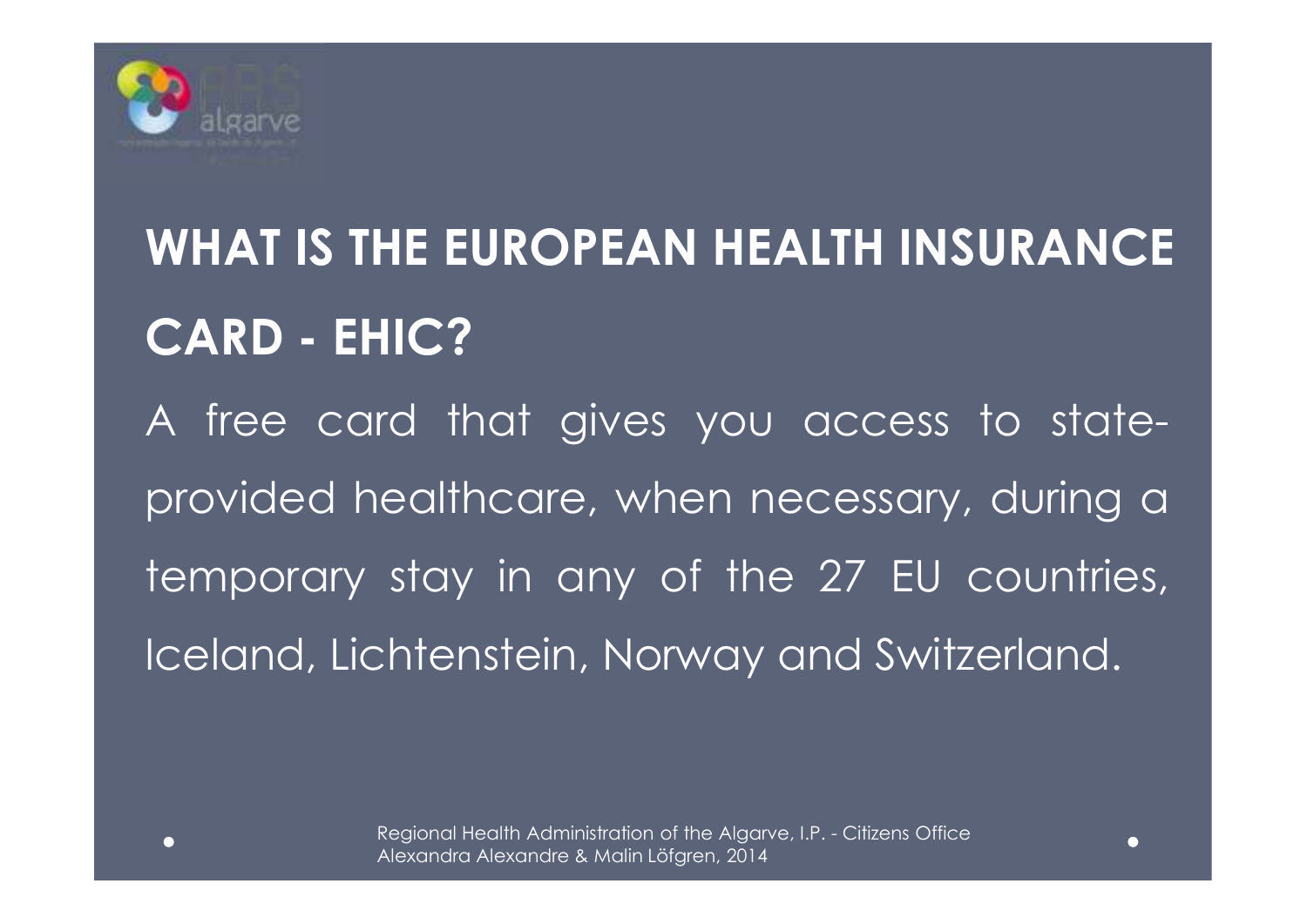

### **USE YOUR EHIC**



European Union citizens must have <sup>a</sup> European Health Insurance Card (EHIC) in case of illness during their stay in Portugal.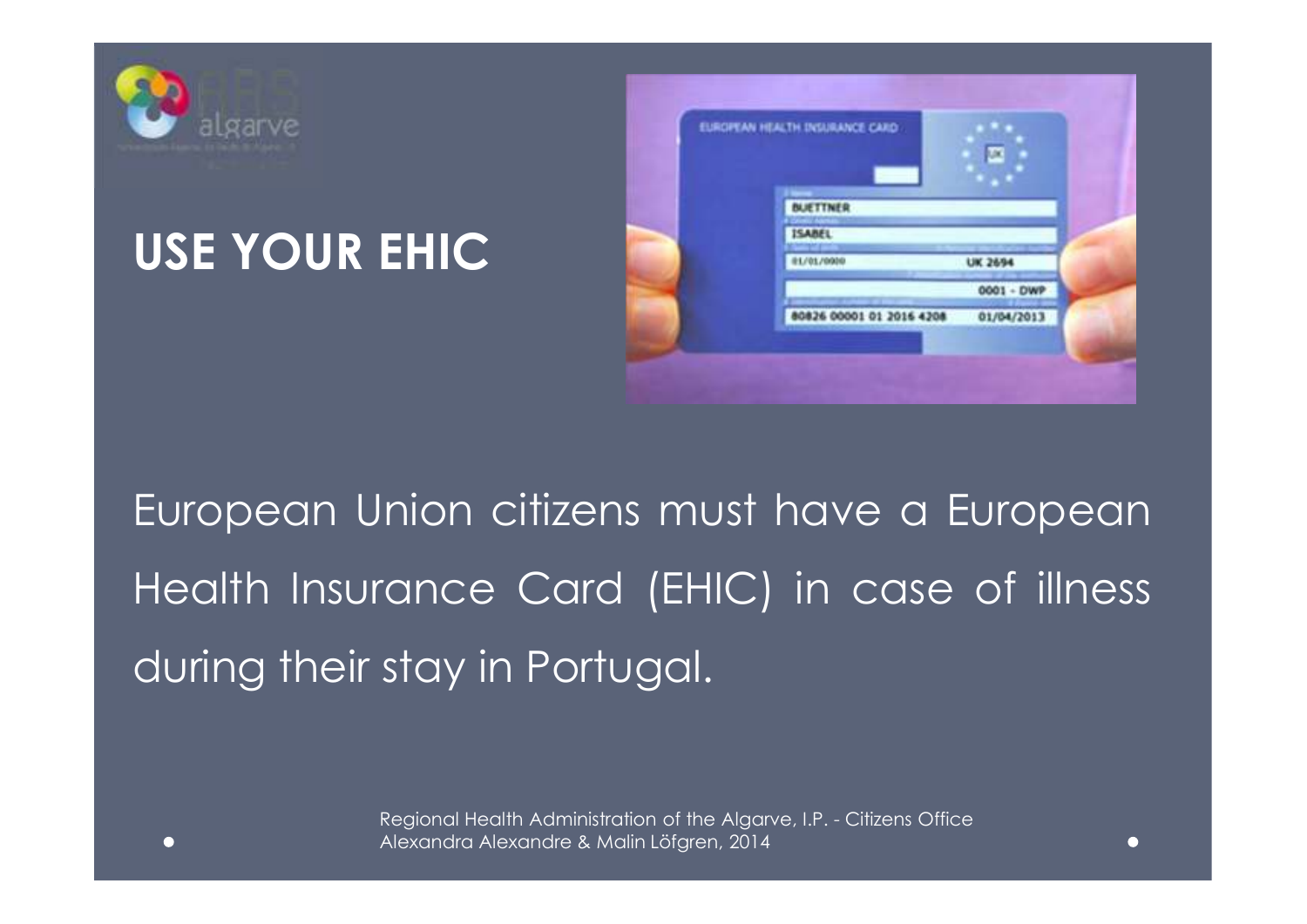

### **HOW DOES THE EHIC WORK?**

• When you present your EHIC, you will receive treatment under the same conditions and at the same cost (free in some countries) as people insured in that country.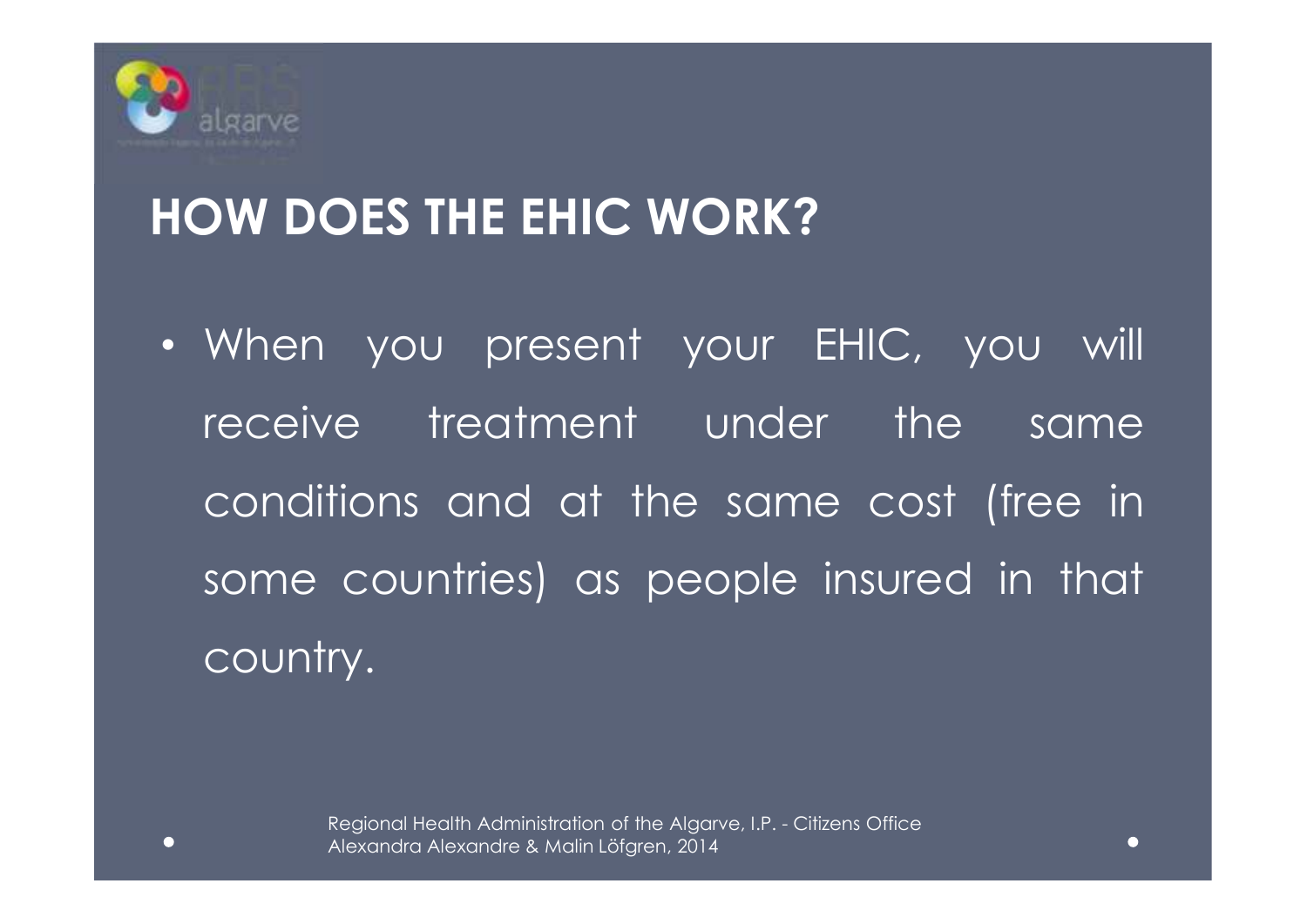

• The EHIC is NOT an alternative to the travel insurance. It does not cover any private healthcare or other costs such as <sup>a</sup> return flight to your home country or lost/stolen property.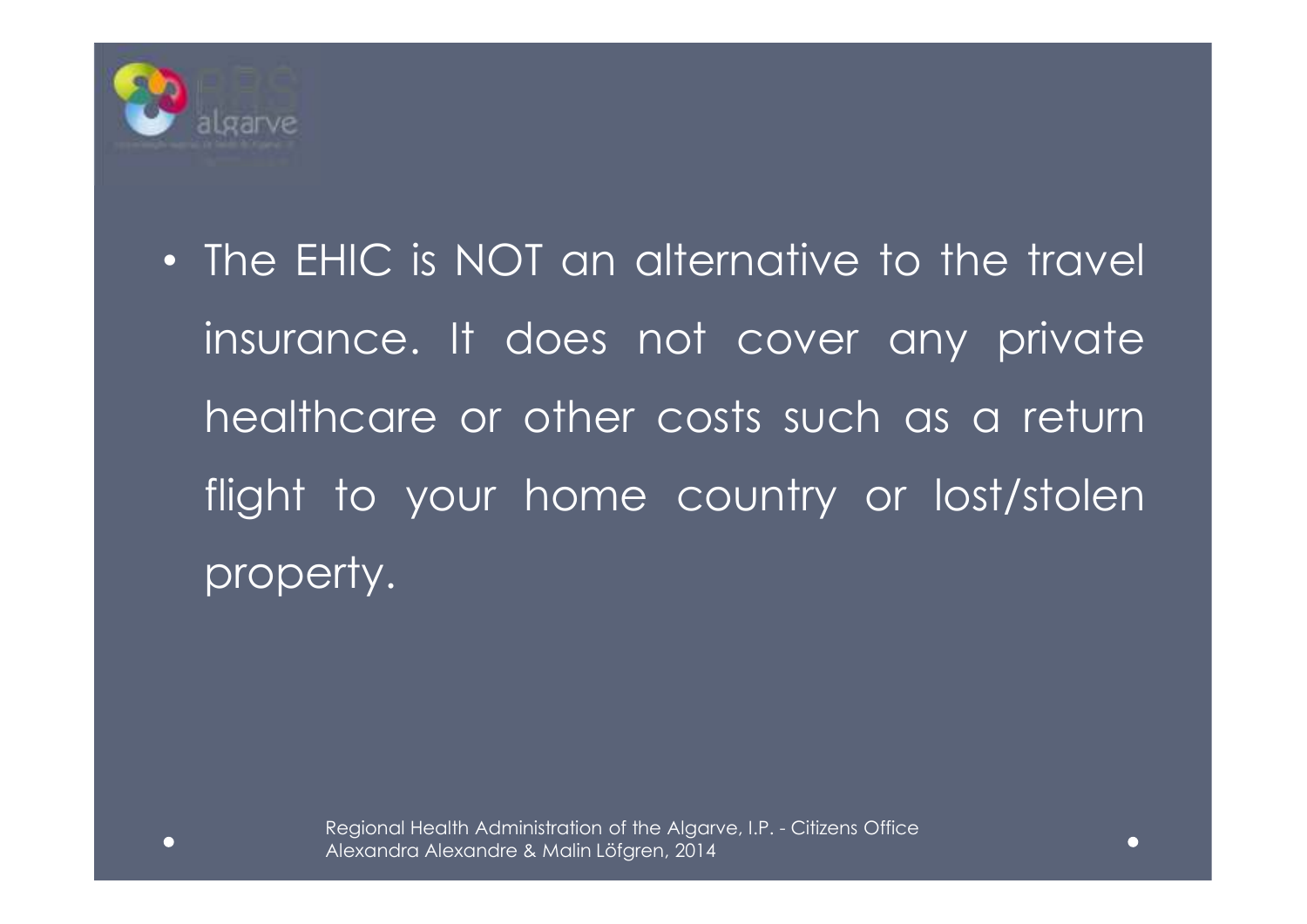

• The EHIC does NOT cover your costs if you are travelling for the express purpose of obtaining medical treatment.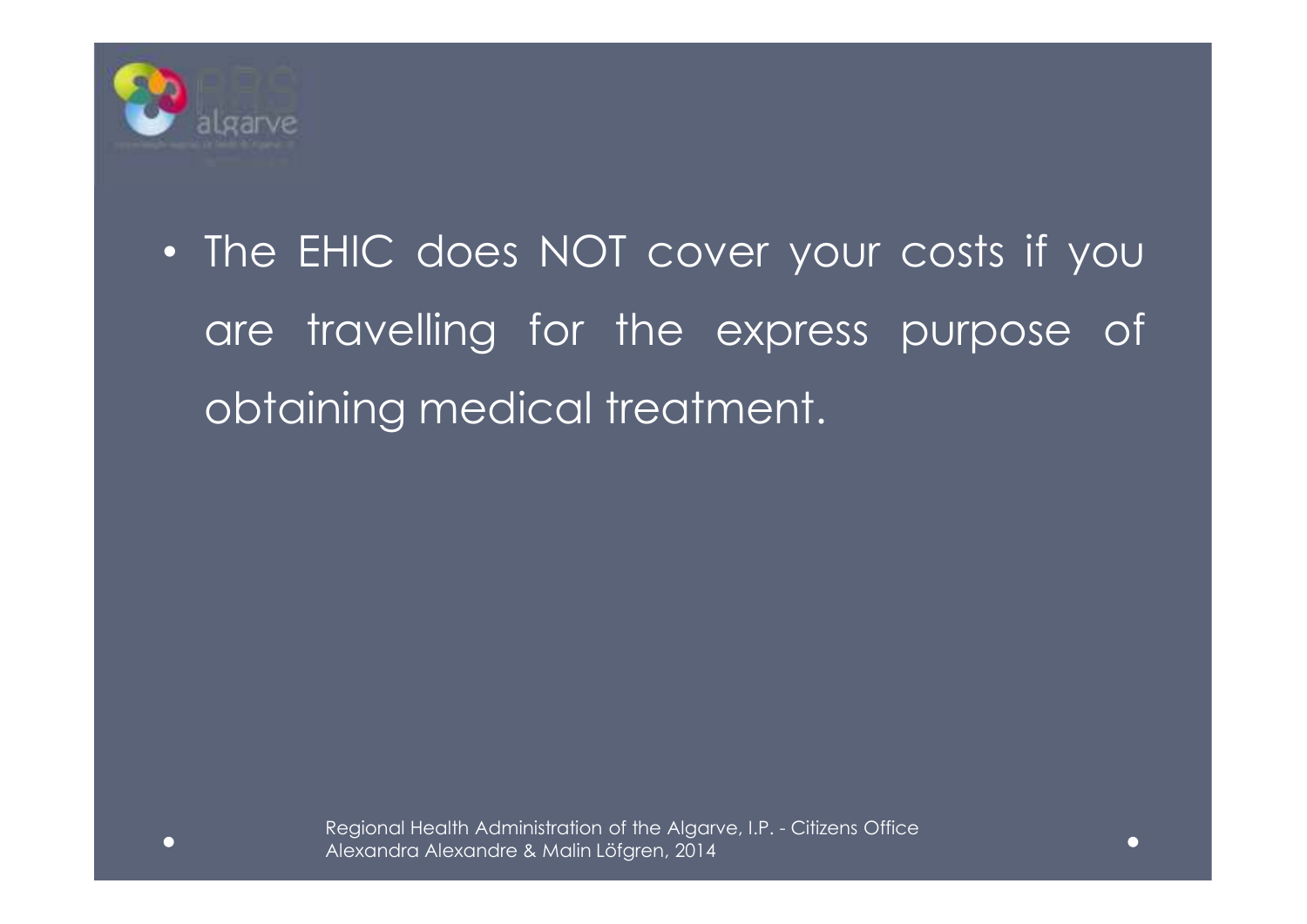

### **PLEASE PAY ATTENTION**

• The EHIC can be used to access medical treatment but it has NOTHING to do with repatriation. The card will NOT help transport you back home free of charge if you fall seriously ill or suffer <sup>a</sup> serious accident. For that situation, you will need <sup>a</sup> separate insurance.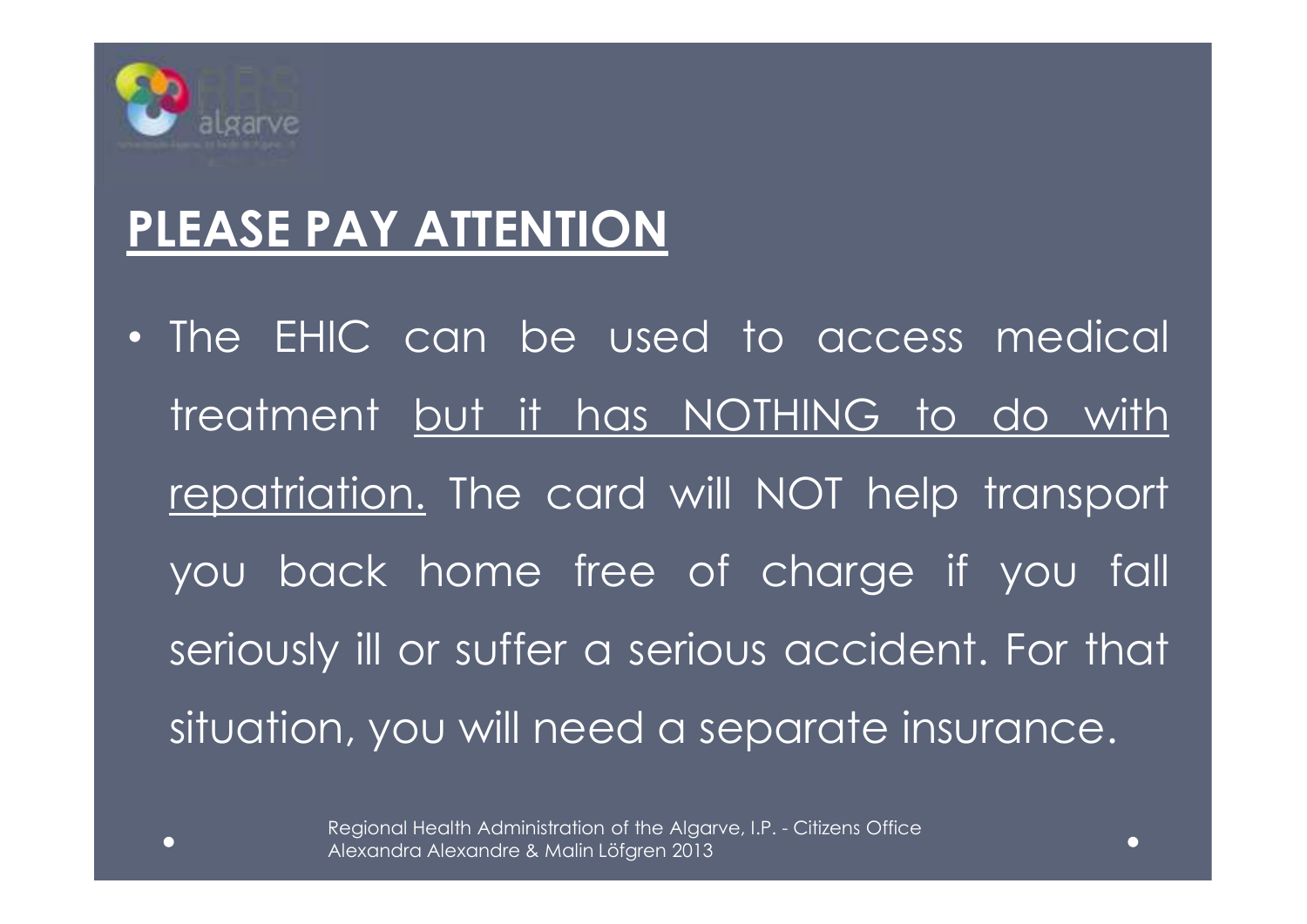

## **HOW CAN I OBTAIN A CARD?**

- •You can obtain the EHIC by contacting your local health authority. Every country is responsible for producing and distributing the card in its own territory.
- To be eligible for an EHIC from the UK, you must be <sup>a</sup> UK resident.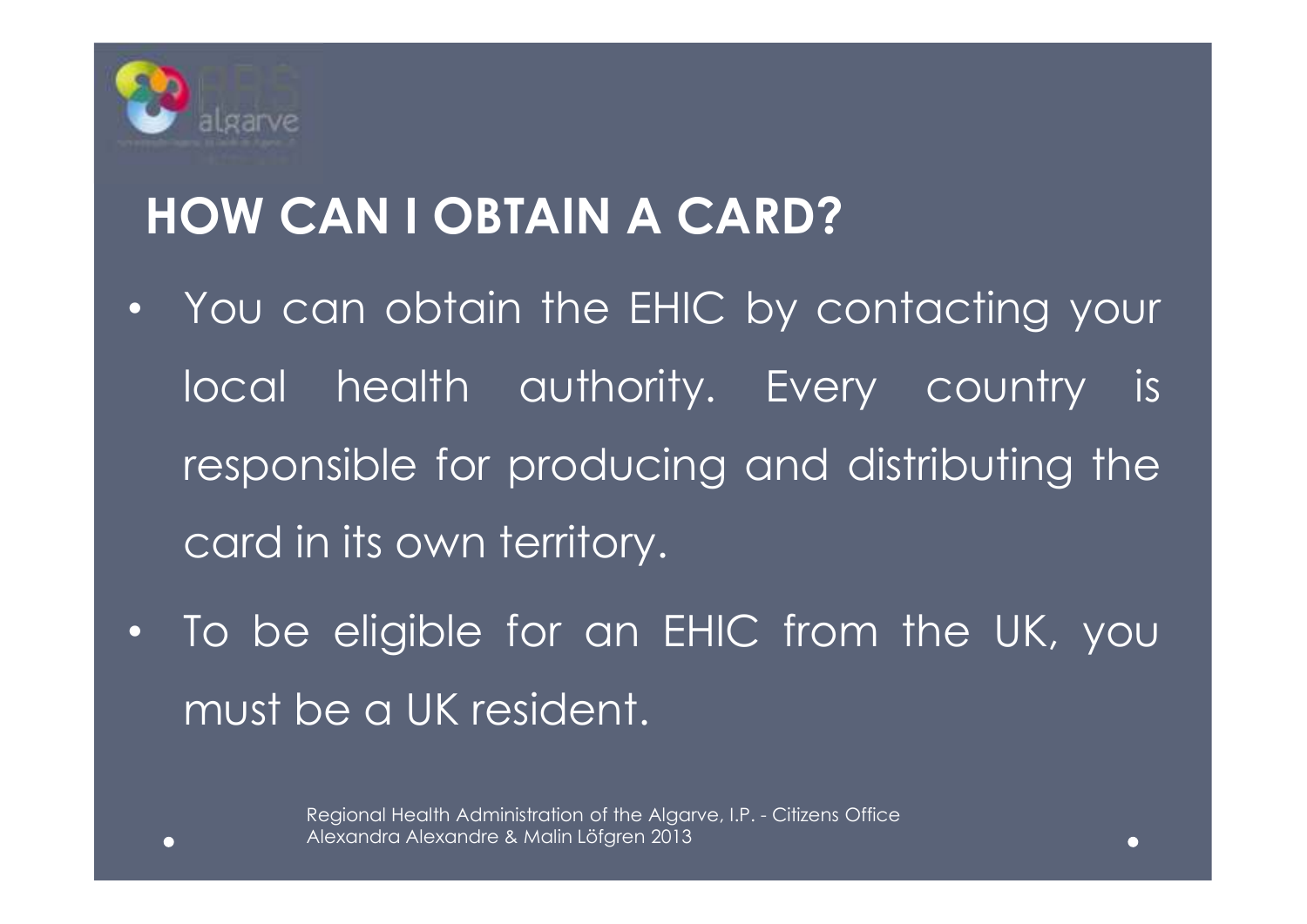

## **IN CASE OF CHRONIC MEDICAL CONDITION**

• You are entitled to necessary treatment during your temporary stay in another Member State taking into account your medical condition if you suffer from asthma, diabetes or cancer.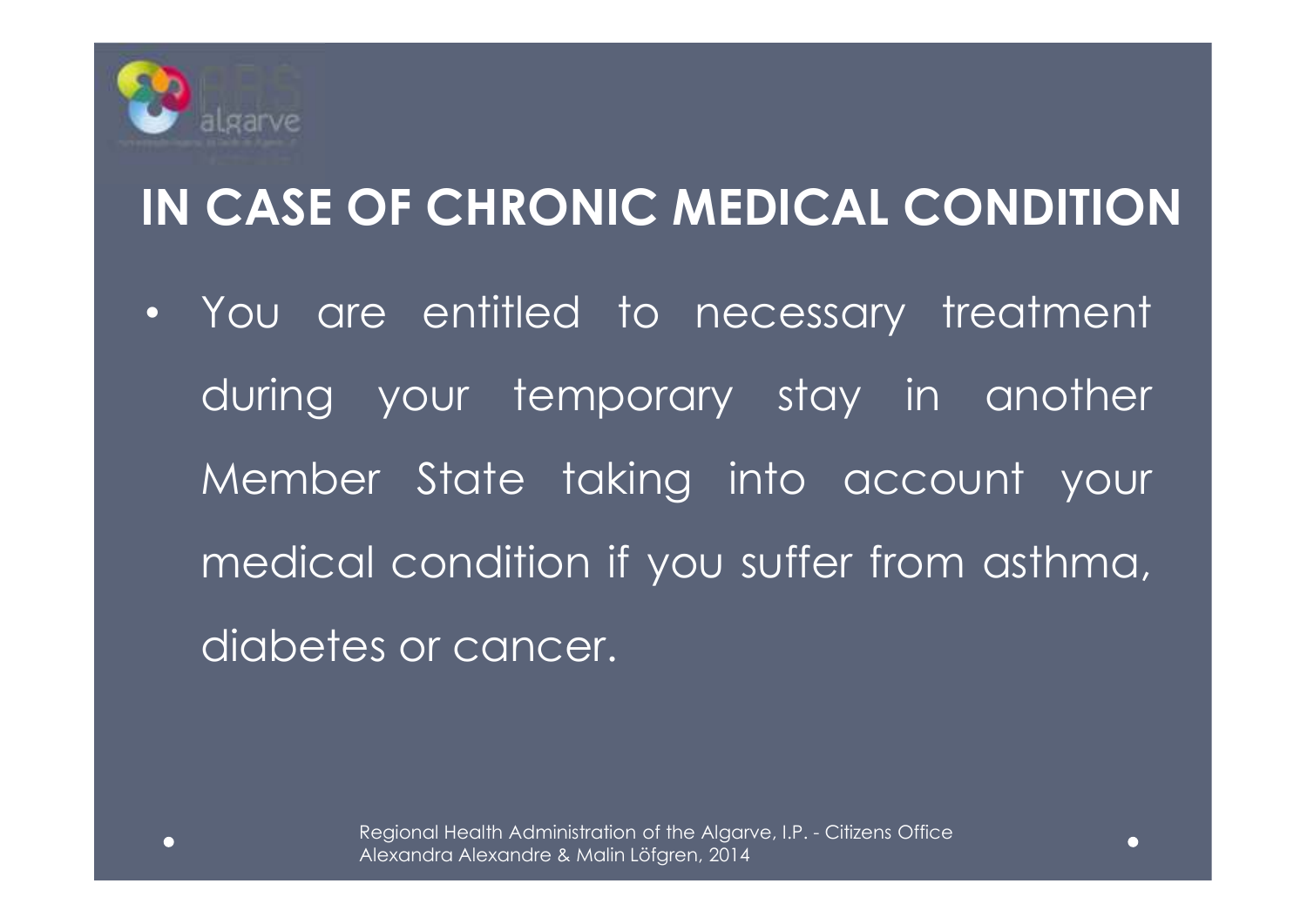

• You should organise your stay in advance to make sure that you have access to the equipment or treatment you require. You can do this by contacting the local medical specialist unit in the country you are going to visit before you leave home.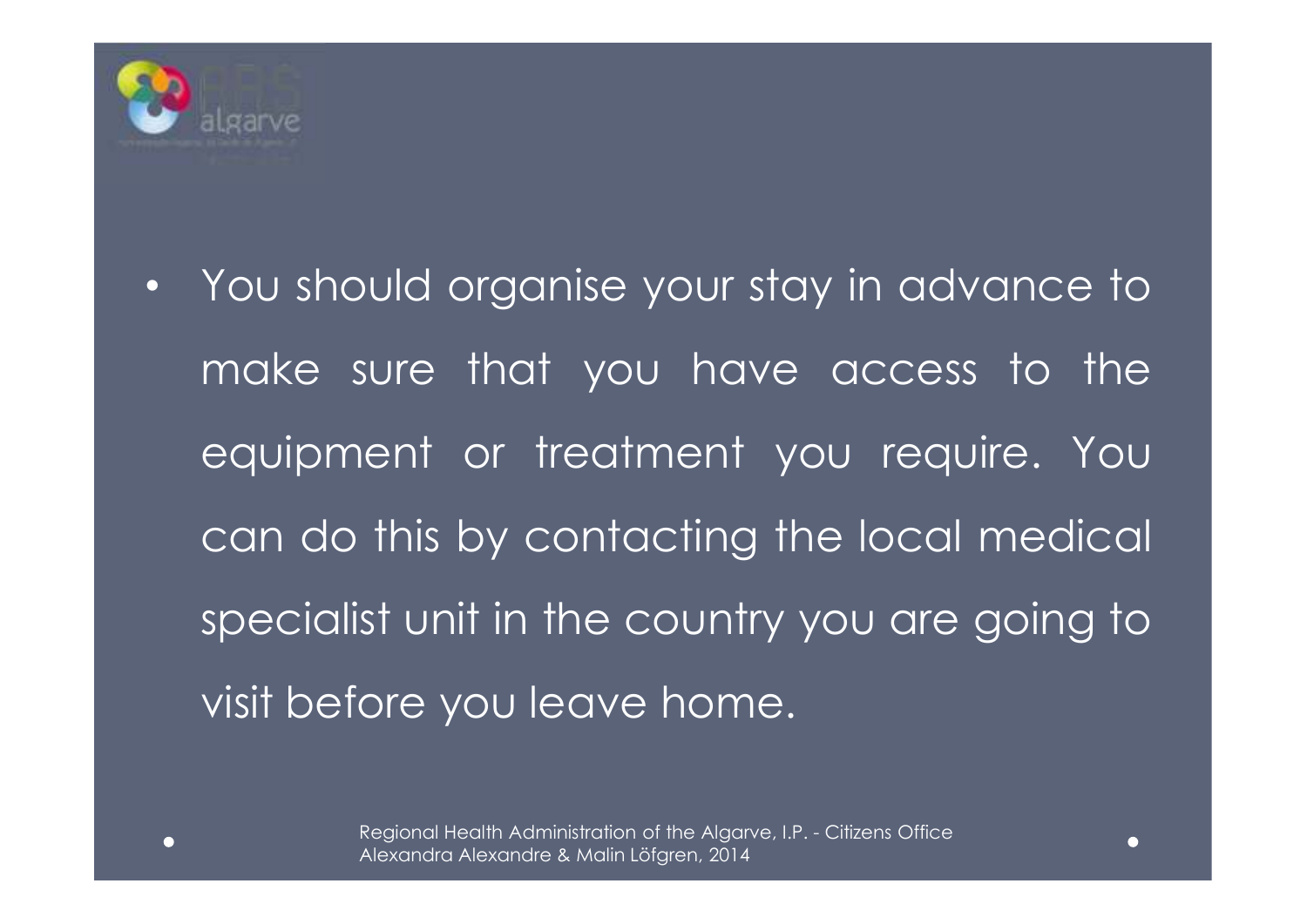

### **NECESSARY DOCUMENTS – E-FORM**

•If moving to another EU country you will need a "portable document" (E-form) that can be issued by your social security institution upon your request. It is recommended to request the document before leaving. The social security institution in the new host country can also obtain the necessary data directly from the institution in your home country.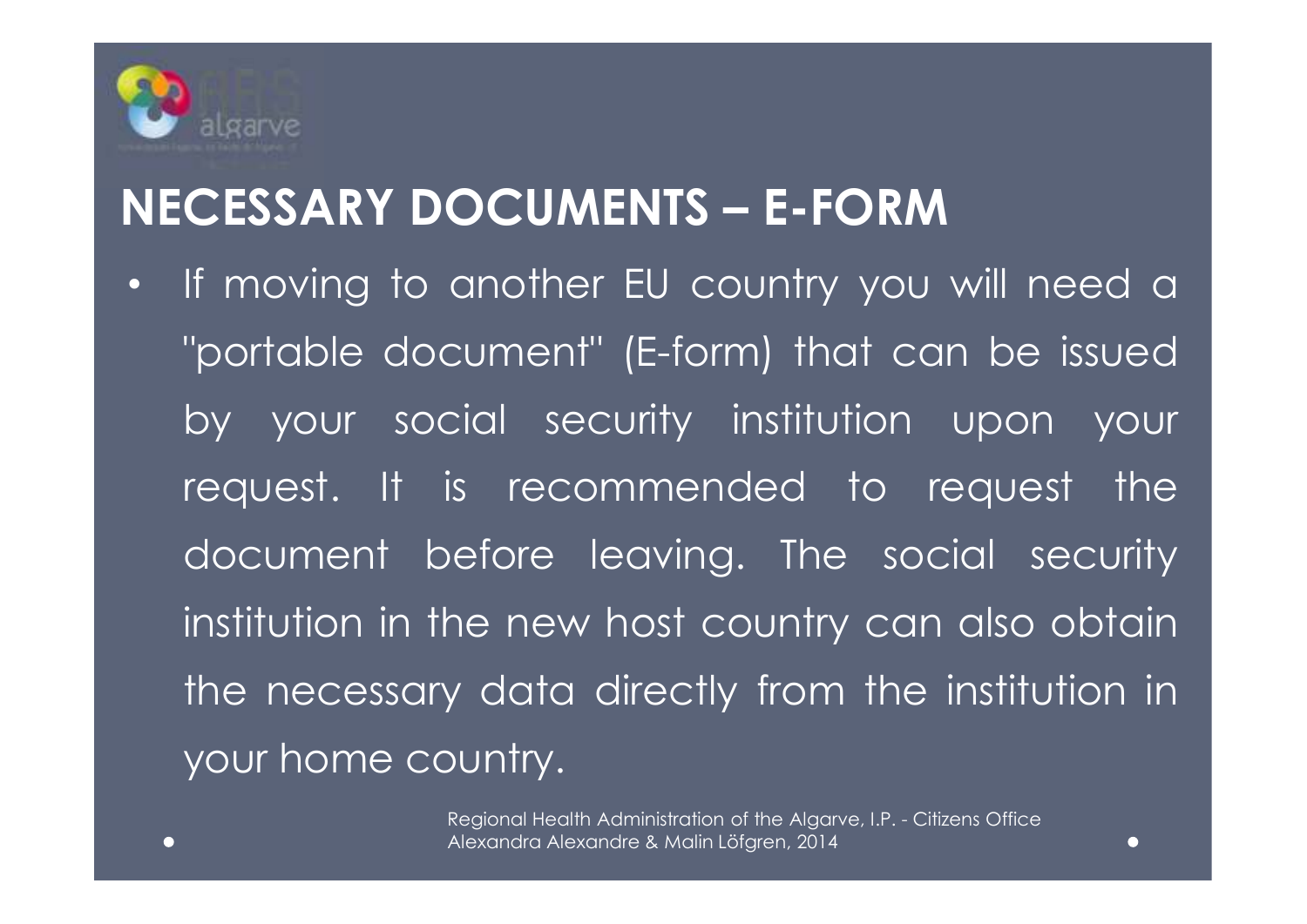

• The "portable document" (E-form) from your health insurance institution certifies that the cost of the treatment you might need abroad will be covered. It should contain your personal health data, the coverage time span and the name of establishment providing the treatment.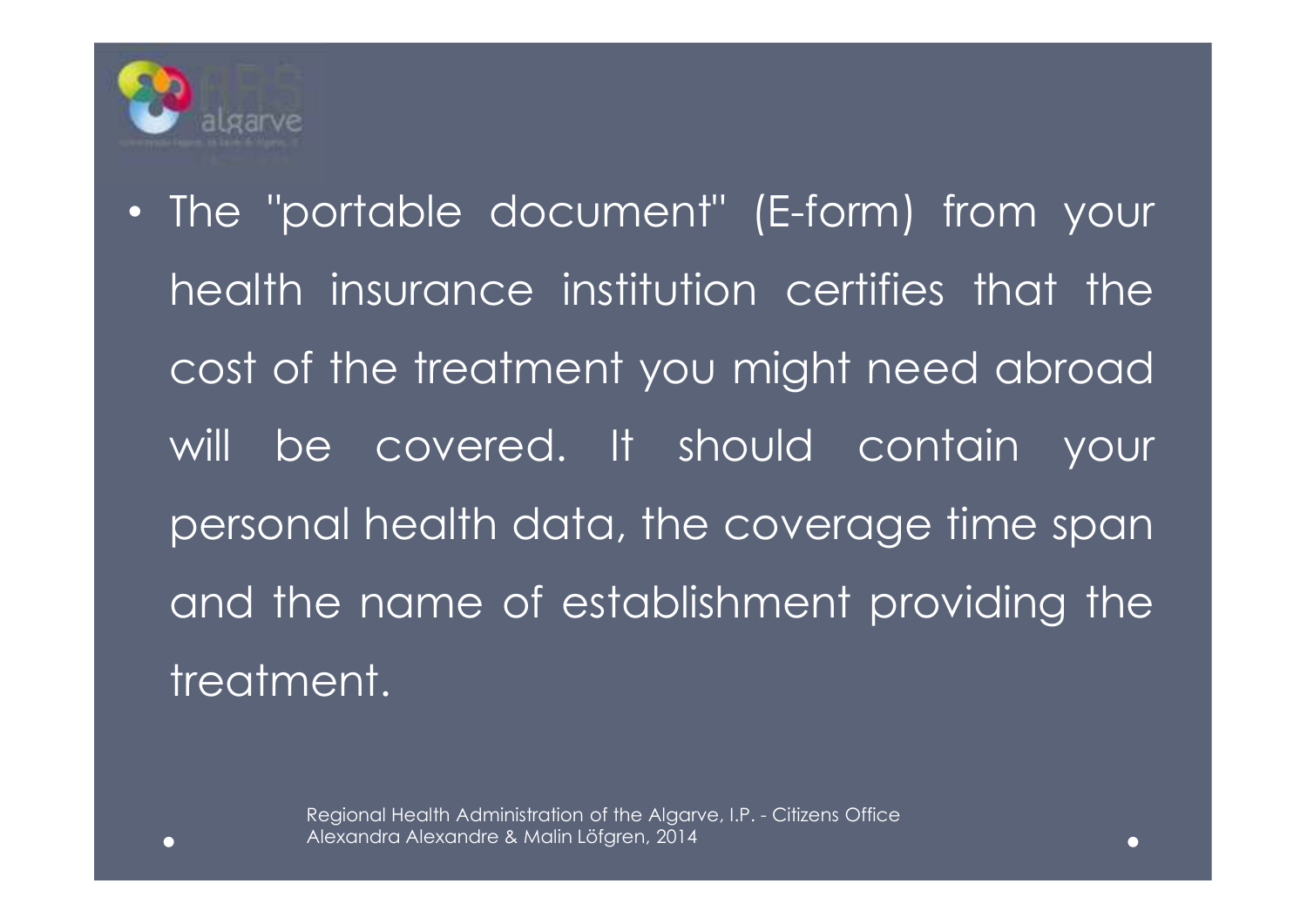

## **1) CITIZENS WITH HEALTH INSURANCE**

#### 1.2 RESIDENTS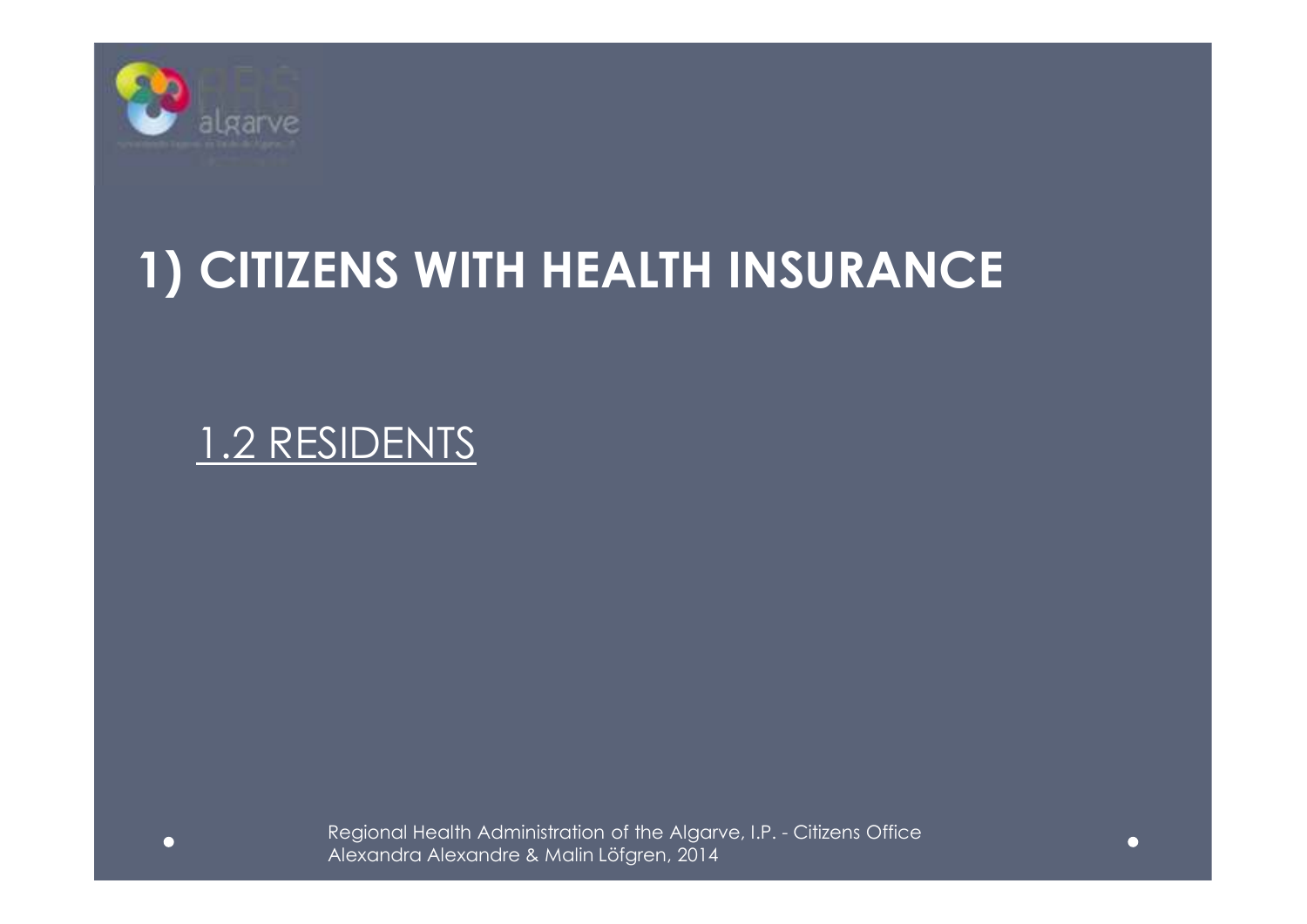

The residence right for Union citizens and their family members for periods longer than three months should be subject to conditions.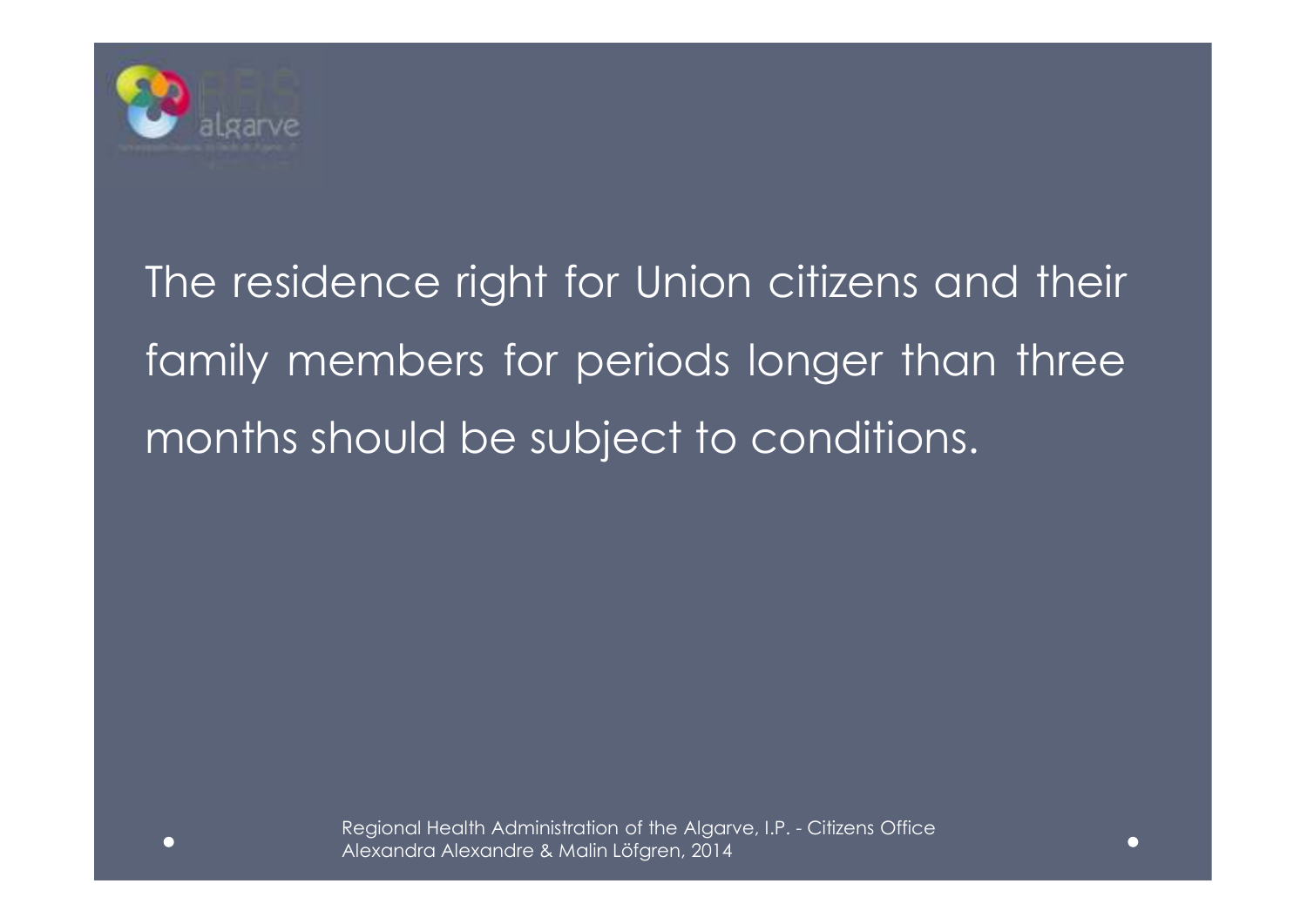

## **REQUIRED DOCUMENTS – EMPLOYEE**

- •Personal Identification Document
- •Registration Certificate
- •Security Social Number – NISS
- •Financial Service Number - NIF

Regional Health Administration of the Algarve, I.P. - Citizens Office Alexandra Alexandre & Malin Löfgren, 2014

 $\bullet$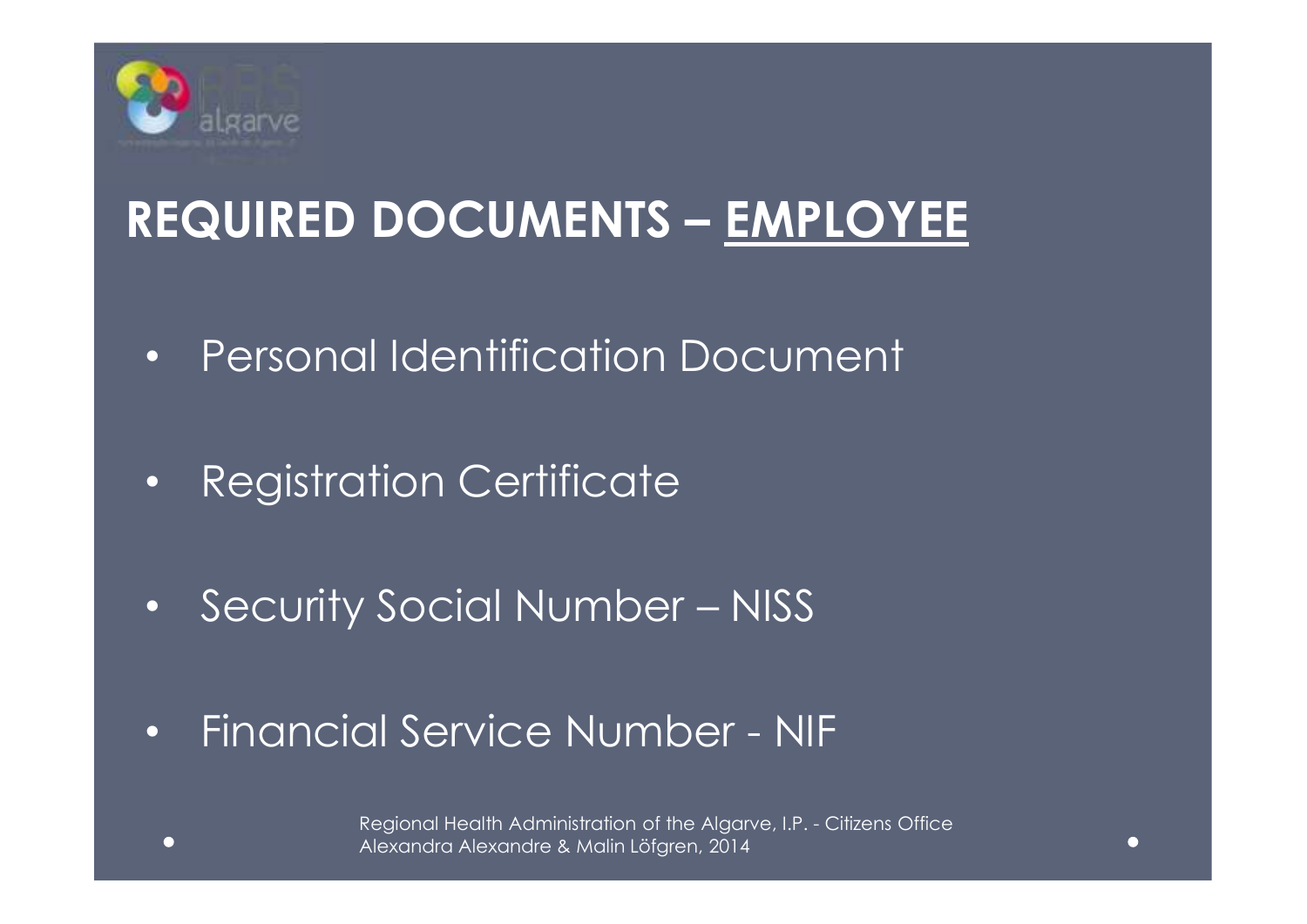

## **REQUIRED DOCUMENTS – PENSIONIST**

• If you are insured in another country than in the one where you reside, you should register at the local healthcare institution in your residence area. You need an S1 form in order for the Portuguese Social Security Services to recognize your situation and to receive <sup>a</sup> Social Security Number (NISS).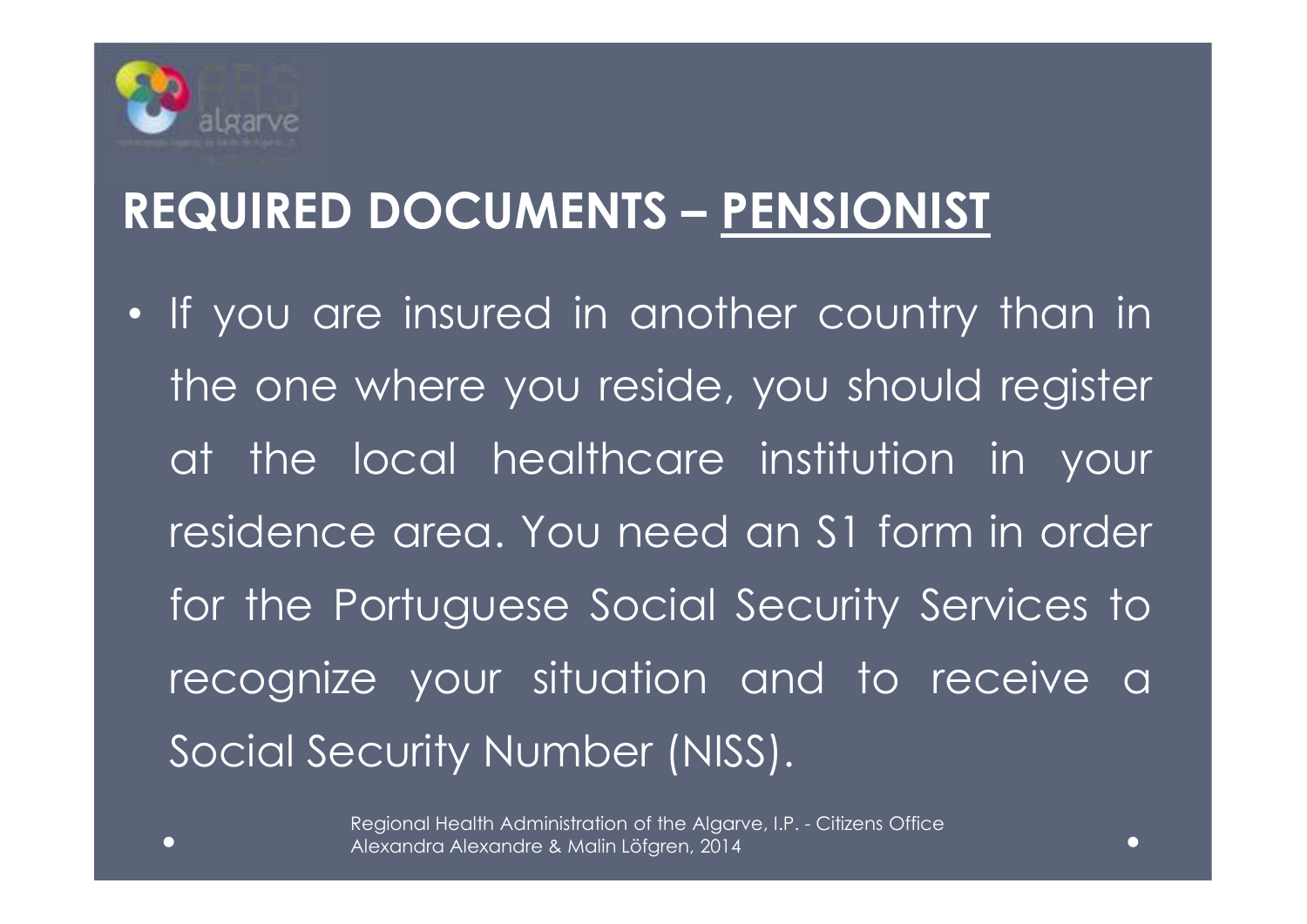

#### Required documents:

- Personal Identification Document
- Security Social Number NISS
- •Financial Services Number – NIF
- Registration Certificate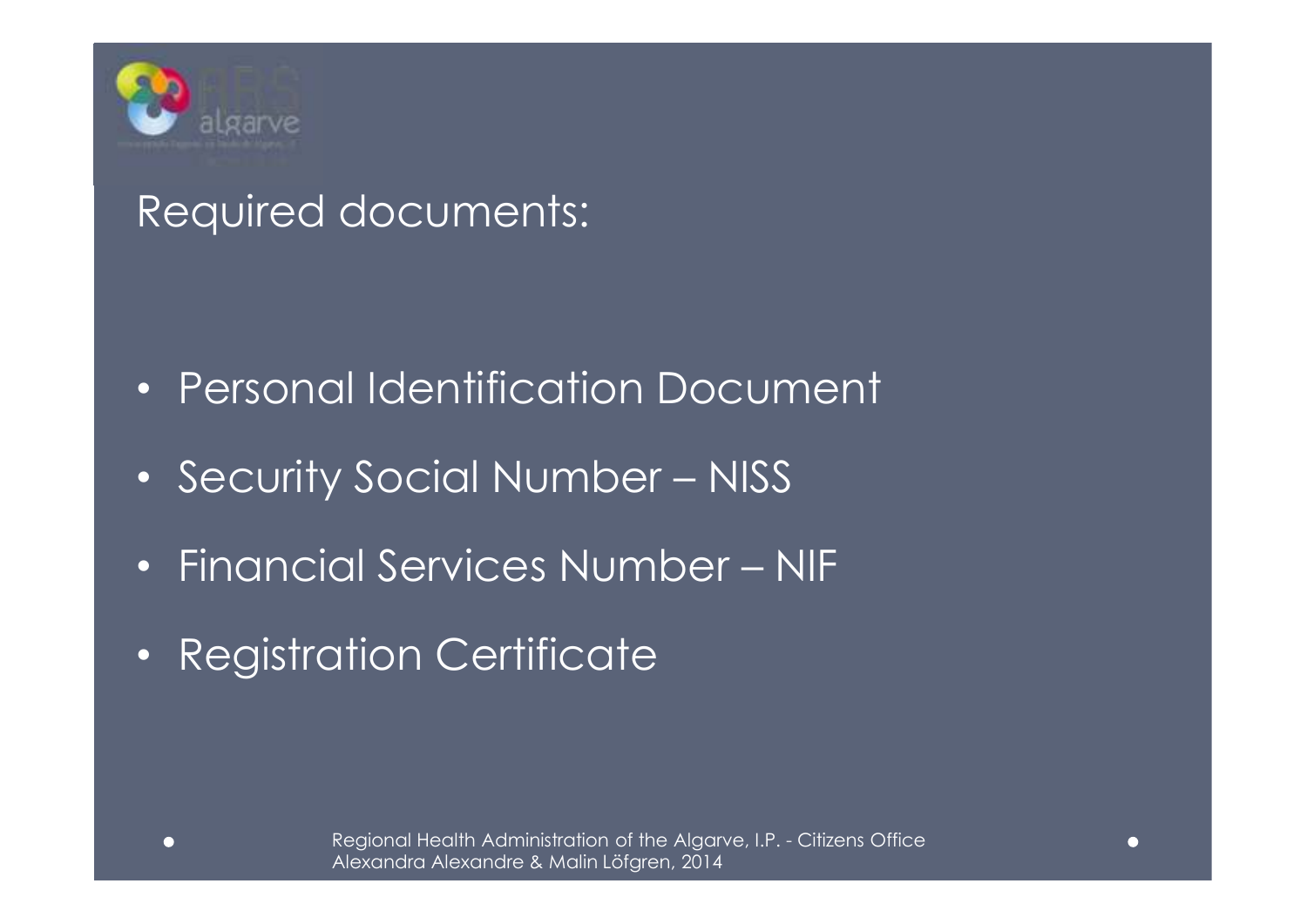

## **2) CITIZENS WITHOUT HEALTH INSURANCE**

#### **2.1 NON-ACTIVE CITIZEN**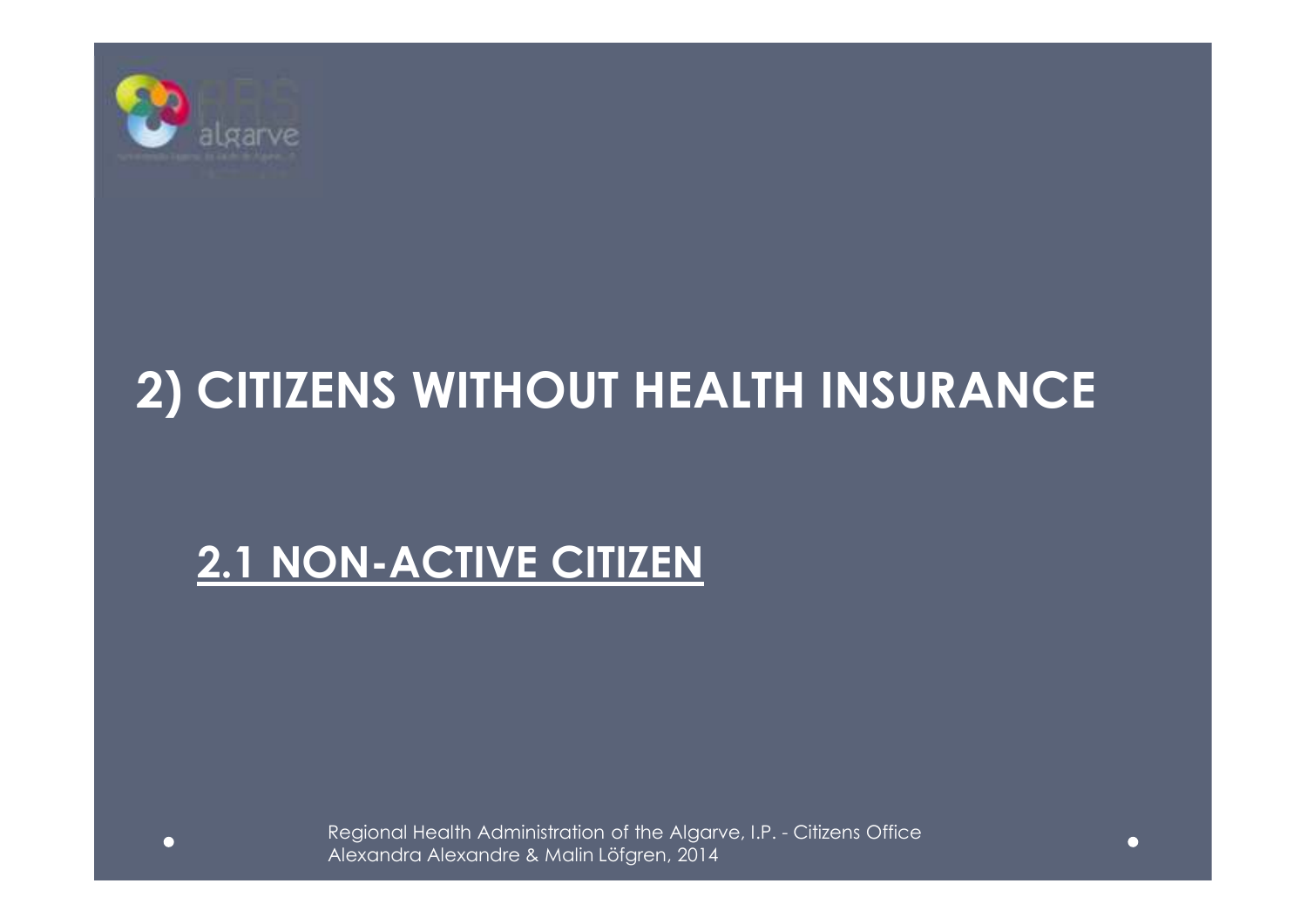

### **REQUIRED DOCUMENTS – Non Active Citizen**

•Personal Identification Document

• Registration Certificate(you can get this in your municipality)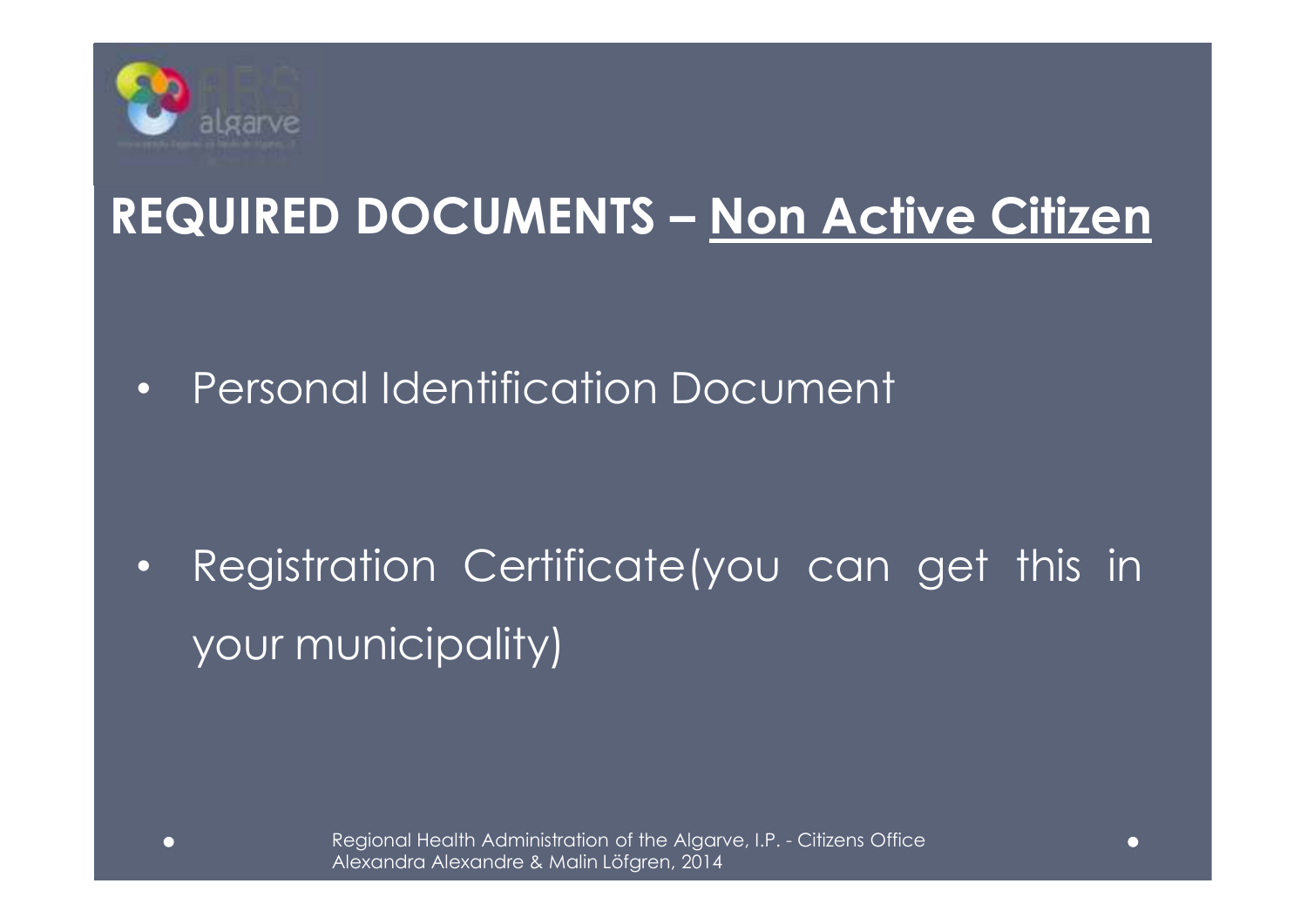

### **2) CITIZENS WITHOUT HEALTH INSURANCE**

#### **2.2 EXCEPTIONS**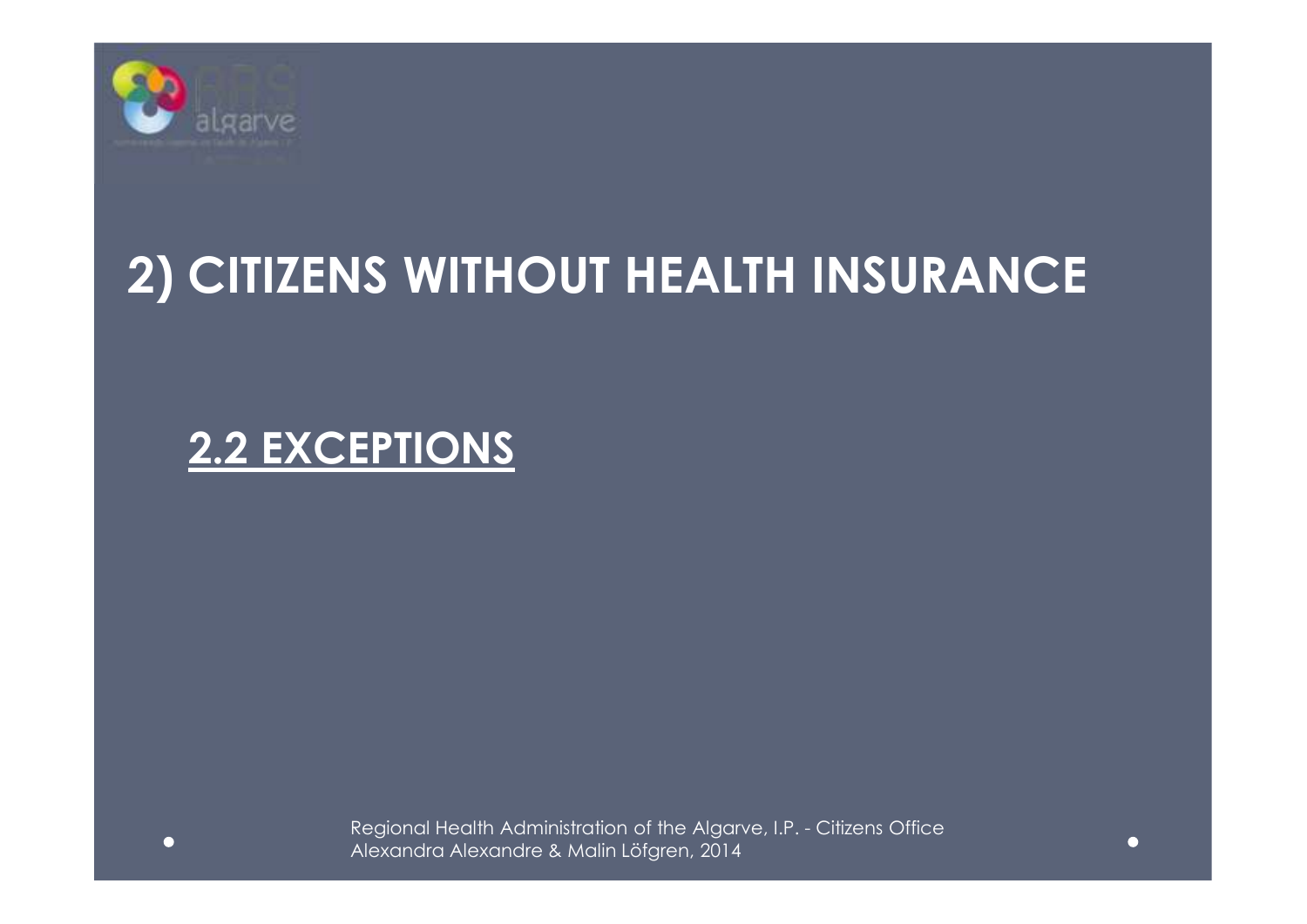

# **(NON-PAID HEALTH CARE ACTS)ACESS CONDITIONS TO THE NHS IN PORTUGAL**

• In case of Transmissible diseases (Disease Declaration obligation of tuberculosis, HIV/aids, Sexual Transmitted Diseases)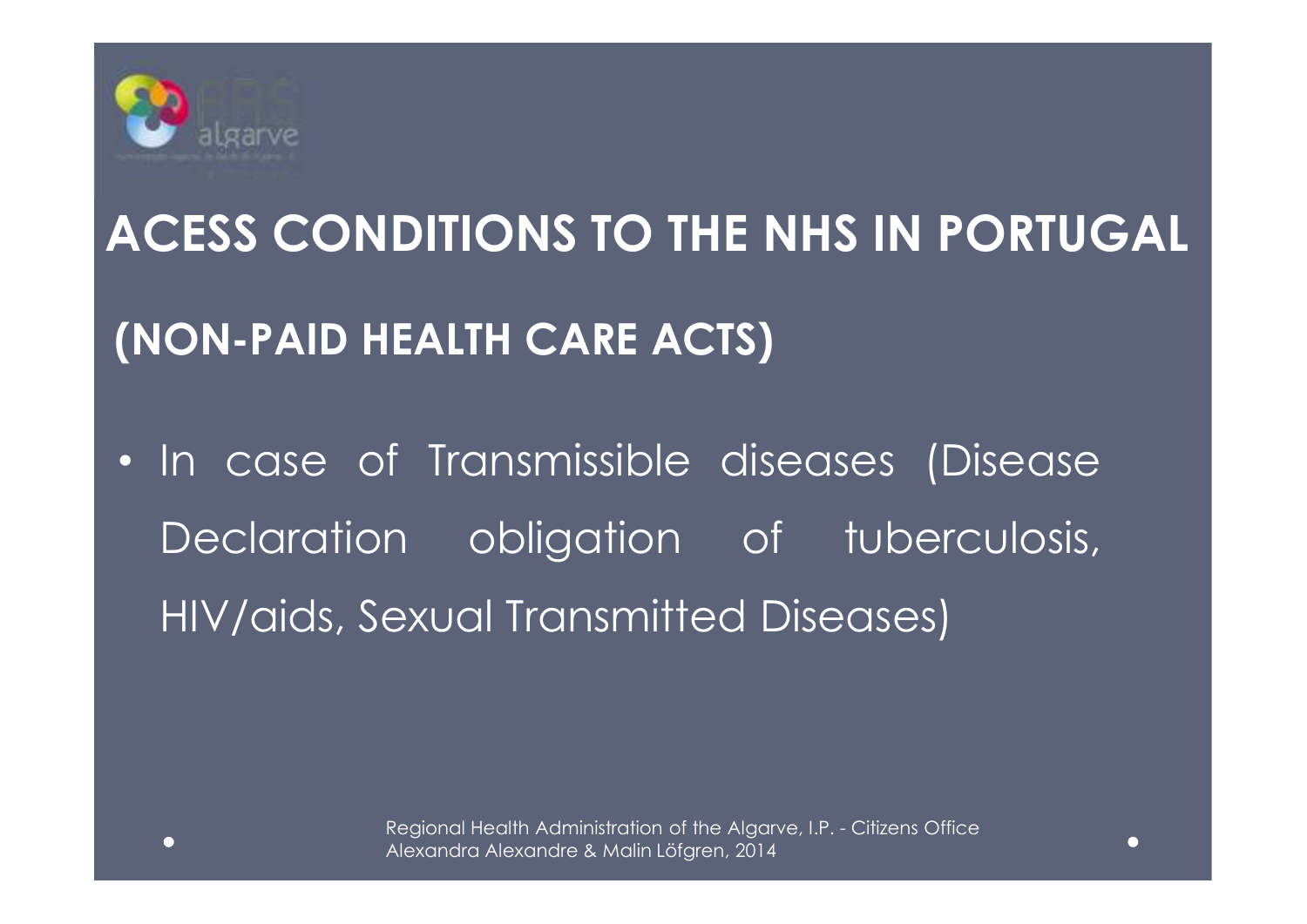

• Maternal care, children's' health and family planning (all situations are covered as the public health includes prevention on <sup>a</sup> primary, secondary and tertiary level)

• Vaccination (all vaccines that are included in the National Vaccination Plan are freely distributed)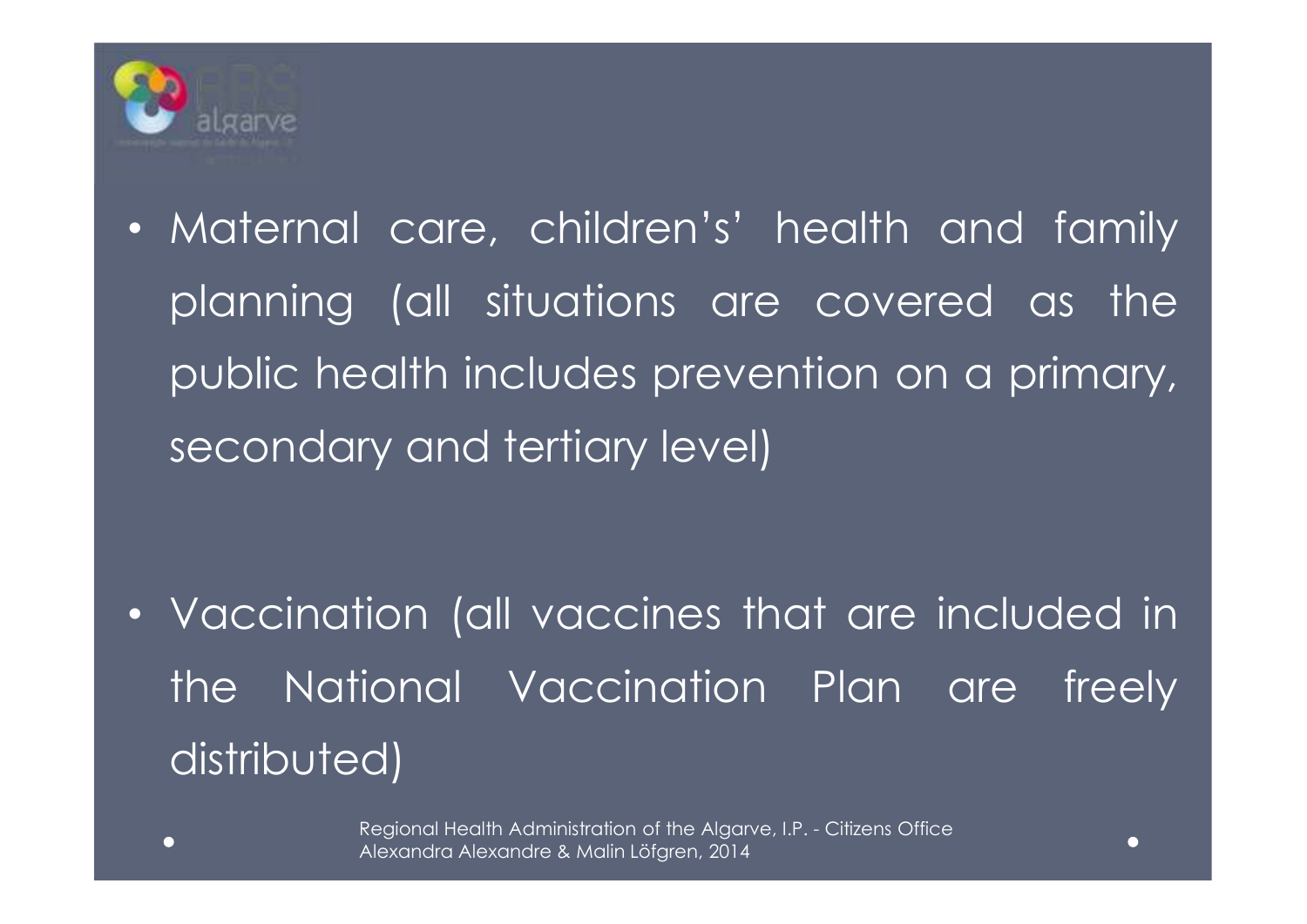

## **USEFUL INFORMATION**

#### NATIONAL LEGISLATIONhttp://www.arsalgarve.min-saude.pt

#### EUROPEAN SITE

http://ec.europa.eu/social/main.jsp?catId=559&langId=en

> Regional Health Administration of the Algarve, I.P. - Citizens Office Alexandra Alexandre & Malin Löfgren, 2014

C